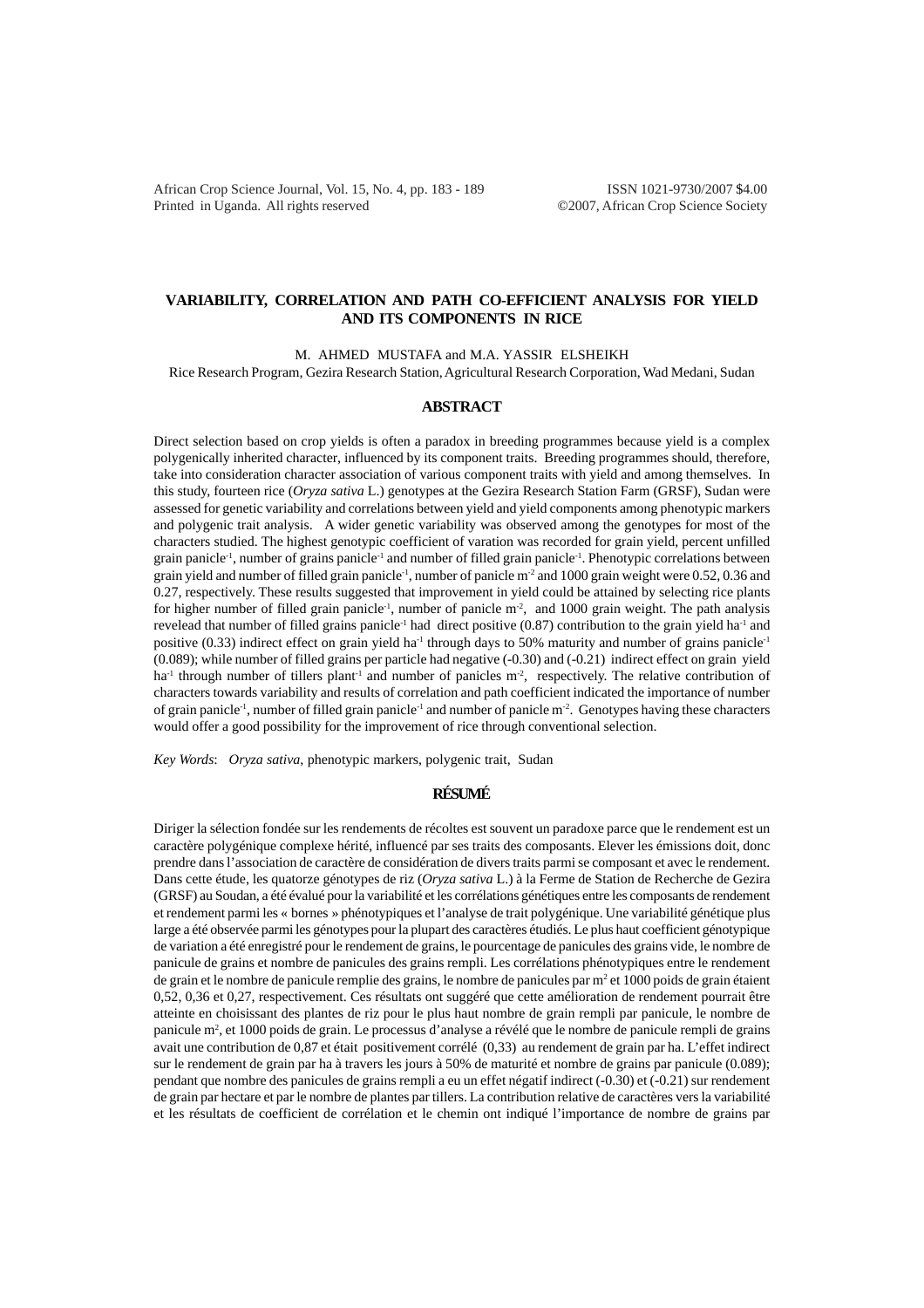panicule, le nombre des panicules des grains remplie et nombre de panicule par m<sup>2</sup>. Les génotypes ayant ces caractères offriraient une bonne possibilité pour l'amélioration de riz par la sélection conventionnelle.

*Mots Cl*é*s*: *Oryza sativa*, marqueurs phénotypiques, trait polygénique, Soudan

#### **INTRODUCTION**

Yield is a complex polygenically inherited character, influenced by its component traits, hence, direct selection for yield often misleads breeders. Character association of various component traits with yield and among themselves is, therefore, very important. The estimation of character association could identify the relative importance of independent character(s) that may be useful as indicator(s) for one or more characters. Associations of various yield components in rice (Padmavathi *et al.,* 1996; Sharaan and Ghallab, 1997; Luzikihupi, 1998) indicate that the plants with large panicles tend to have a high number of fertile grains. Similarly, a positive correlation was observed between number of panicle/plant and panicle length.

 Path coefficient analysis partitions the genetic correlation between yield and its components into direct and indirect effects. In rice, path analysis has been effectively used in identifying useful traits as selection criteria to improve grain yield (Ramalingam *et al.,* 1993; Gopalakrishnan and Ganapathy, 1996; Mehetre *et al.,* 1996; Padmavathi *et al.,* 1996; Rao *et al.,* 1997; Gonzales and Ramirez, 1998; Samonte *et al.,* 1998; Luzikihupi, 1998). More emphasis has been directed towards rice genetic variability (Hemareddy *et al.,* 1994; Singh and Chaudhary 1996; Reddy and De, 1996; Sarma *et al.,* 1996; Anand *et al.,* 1998; Prasad *et al.,* 2001).

The present study aimed at assessing rice genetic variability, phenotypic and genotypic associations between various components of grain yield to provide basis for selection and yield improvement.

## **MATERIALS AND METHODS**

This study was carried out for two rainy seasons (2002/03 and 2003/04) in the Gezira Research Station Farm (GRSF) (latitude 14<sup>0</sup> 24'N and

longitude 33<sup>0</sup> 29'E) of the Agricultural Research Corporation (ARC), Wad Medani, Sudan. Fourteen rice genotypes were obtained from the West Africa Rice Development Association (WARDA) namely; BR 1890-6-1-1-2, IDSA17 (IRAT267), R 55411-53, RPCB2B-849 (IET 1444), VANDANA, WAB 32-133, WAB 99-1-1, WAB 99- 5, WAB 99-14, WAB 99-17, WAB 181-18, WAB 450-11-1-1-P41-MB, WAB 515-B-16A2-10 and WAB C165 (IAC 165). These genotypes were tested in the field in a randomised complete block design with three replications. Plot size was 5 m x 3 m, comprising of 14 rows spaced 20 cm apart. Planting was performed by drilling the dry seeds at rate of 120 kg ha-1. Fertilisers were applied in the ratio of 43:86  $P_2O_s$ ; N. Nitrogen was applied as urea in two splits at 10 and 40 days after sowing during both seasons. Hand-weeding was performed 3 times per season.

At harvest, a random sample of 5 plants in each plot was taken to measure the following parameters: number of tillers plant<sup>-1</sup>, number of grains panicle<sup>-1</sup>, number of filled grains panicle<sup>-1</sup>, percent of unfilled grains panicle<sup>-1</sup>, panicle length, plant height (cm), number of paniclesm-2 1000 seed weight and grain yield. Grain yield m<sup>-2</sup> was then converted to grain yield ha<sup>-1</sup>. Days to  $50\%$ flowering and 50% maturity were also recorded.

Analysis of variance was used to ascertain differences among genotypes. Genotypic variances and their coefficients, heritability in the broad sense were computed according to the formula described by Singh and Chaudhary (1985). Means over seasons were used to compute simple linear correlation coefficients, stepwise multiple regression analysis and path analysis using appropriate computing programmes.

## **RESULTS AND DISCUSSION**

Mean squares, range, general means, standard error of means  $(SE_{+})$ , coefficient of variation (CV), heritability, genotypic and phenotypic co-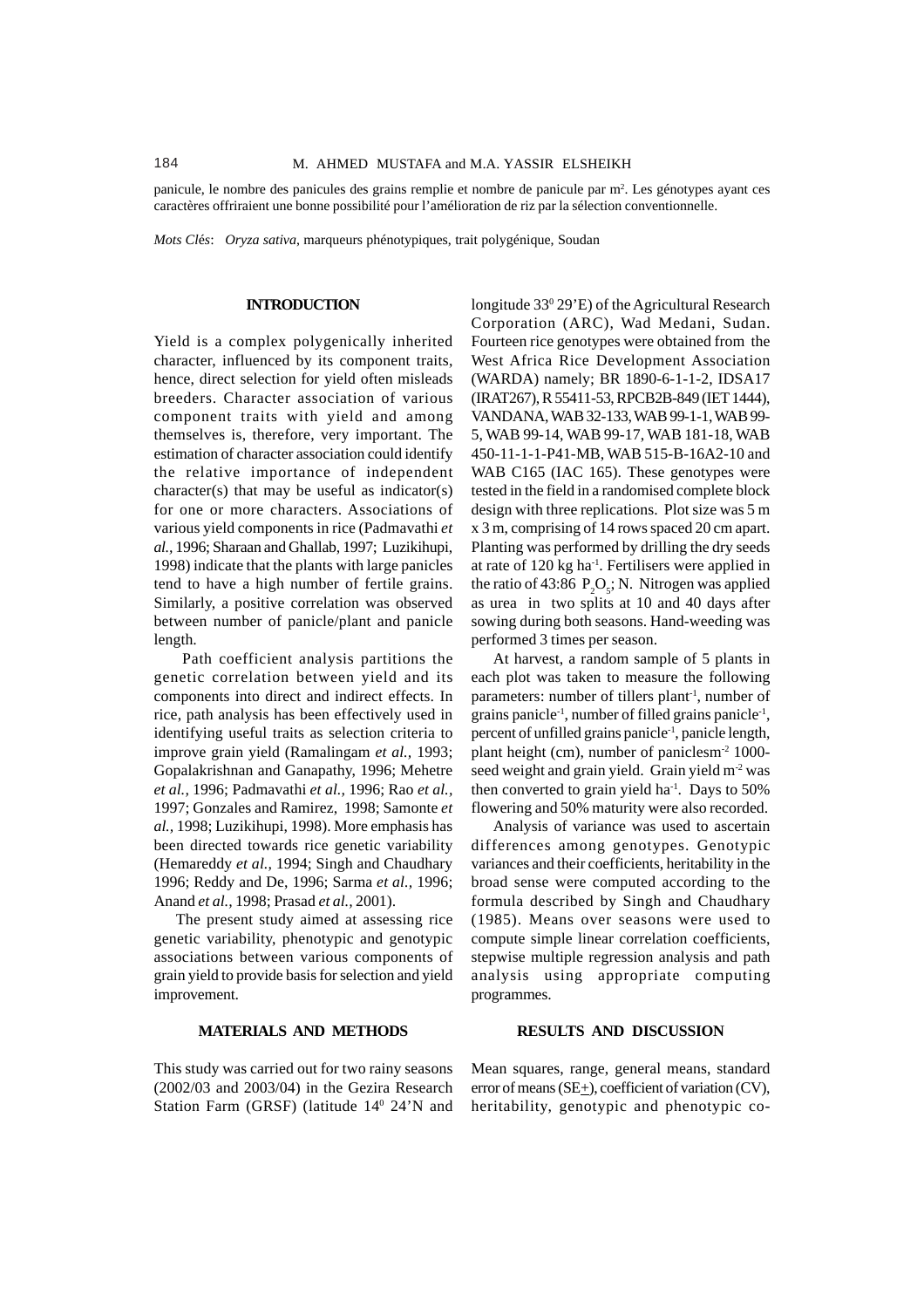efficient of variation for the different characters of 14 rice genotypes are presented in Table 1. The mean squares for all characters were significant (P<0.05) except for number of tillers per plant. The significant genotype variance component indicated that genotypes differed in their genetic potential for these characters. A wide range of variability was exhibited by most of the characters. High coefficients of variation were shown by the number of panicles  $m<sup>2</sup>$ , number of grains panicle<sup>-1</sup>, number of filled grains panicle<sup>-1</sup>, percent of unfilled grains panicle-1 and grain yield (t ha-1). Plant height, days to 50% flowering, days to 50% maturity, panicle length and 1000-seed exhibited relatively low coefficients of variation weight. Results of analysis of variance, range and coefficient of variation indicate potential genetic variability and diversity in the material under consideration. Therefore, genetic improvement through conventional selection methods would be effective. The GCV ranged from 2.9 for number of tillers/plant) to 37.5 for grain yield, whereas, (PCV) ranged from 3.7 for panicle length to 53.1 for grain yield. Higher heritability estimates in broad sense  $(h<sup>2</sup><sub>b</sub>)$  were exhibited by plant height, days to 50% flowering, days to 50% maturity and

1000-seed weight, but they had low GCV. Similar results were reported by Kaul and Kumar (1982); Mehetre *et al.* (1996) and Sarma *et al.* (1996). Number of tillers/plant had low heritability estimate. This low heritability might be due to the variation of environmental component involved in this trait. The moderate heritability estimate for grain yield may possibly be due to the influence of the environment on the polygenic nature of this trait.

Plant height, days to 50% flowering, days to 50% maturity and 1000-seed weight had high heritability estimates. These findings agreed with those of Vange and Ojo (1997). Genotypes 1, 5 and 14 had the maximum plant height (72.2-83.8 cm), while genotypes 4, 12, 7 and 9 had minimum (58.7-61.9 cm) (Table 2). The highest number of tillers/plant (3.1-3.2) was observed for genotype 10, 12, 2, 9 and 13 and the lowest (2.7-2.8) was observed for genotype 11, 7, 3 and 6 (Table 2). The fastest growing genotypes were 12, 11 and 8, which reached 50% flowering in about 71-75 days from emergence, while the slowest genotypes were 3, 1, 4 and 13, which reached 50% flowering after 90 days (Table 2). Genotype 11 had the shortest (93) 50% maturity period from

| Character    | <b>MS</b>  | Range         | General mean | SE $(\pm)$ | CV (%) | H (%) | Co-efficient of variability |            |  |
|--------------|------------|---------------|--------------|------------|--------|-------|-----------------------------|------------|--|
|              |            |               |              |            |        |       | Genotypic                   | Phenotypic |  |
| <b>PH</b>    | 274.5***   | 58.7-83.8     | 66.3         | 2.3        | 6.1    | 81.0  | 9.3                         | 10.3       |  |
| <b>NTPP</b>  | 0.158      | $2.7 - 3.2$   | 2.9          | 0.3        | 14.6   | 14.3  | 3.9                         | 10.5       |  |
| DF           | 523.4***   | 71.0-102.3    | 85.3         | 0.9        | 1.8    | 98.8  | 11.4                        | 11.4       |  |
| DM           | 433.1***   | 93.3-123.0    | 103.2        | 1.0        | 1.7    | 97.8  | 8.4                         | 8.5        |  |
| PL           | $8.6***$   | 16.0-20.2     | 17.7         | 0.9        | 9.1    | 66.5  | 6.0                         | 7.4        |  |
| <b>NPPM</b>  | 19624.1*** | 194.8-425.2   | 279.9        | 42.9       | 26.6   | 57.9  | 15.0                        | 19.7       |  |
| <b>NGGP</b>  | 2235.5***  | 38.2-110.7    | 62.9         | 9.0        | 24.8   | 87.8  | 34.6                        | 36.9       |  |
| <b>NFGPP</b> | $282.8*$   | $22.2 - 48.8$ | 33.2         | 6.6        | 34.6   | 64.8  | 29.8                        | 37.0       |  |
| <b>PUGPP</b> | $815.4***$ | 24.8-64.6     | 43.8         | 8.6        | 34.2   | 74.0  | 36.3                        | 42.2       |  |
| <b>TGW</b>   | 95.6       | 28.1-41.9     | 34.3         | 0.9        | 5.0    | 89.5  | 11.4                        | 12.1       |  |
| GY           | $2.0***$   | $0.8 - 2.7$   | 1.6          | 0.4        | 40.2   | 81.3  | 35.2                        | 39.0       |  |

TABLE 1. Mean squares, phenotypic variability, broad sense, heritability (H); and co-efficient of variability estimates for grain yield and its components in 14 rice genotypes grown at the Gezira Research Station Farm, using mean over 2 seasons, (2002 and 2004)

Treatment degree o freedom, 13

\*,\*\* Significant at 0.05 and 0.001 probability levels, respectively

Plant height (PH), Number of tillers plant<sup>-1</sup> (NTPP), Days to 50% flowering (DF), Days to 50% maturity (DM), Panicle length (PL), Number of panicles m<sup>-2</sup> (NPPM), Number of grains/panicle (NGPP), Number of filled grains/panicle (NFGPP), Percent of unfilled grains/panicle (PUGPP), 1000-seed weight (g) (TGW) and Grain yield (GY)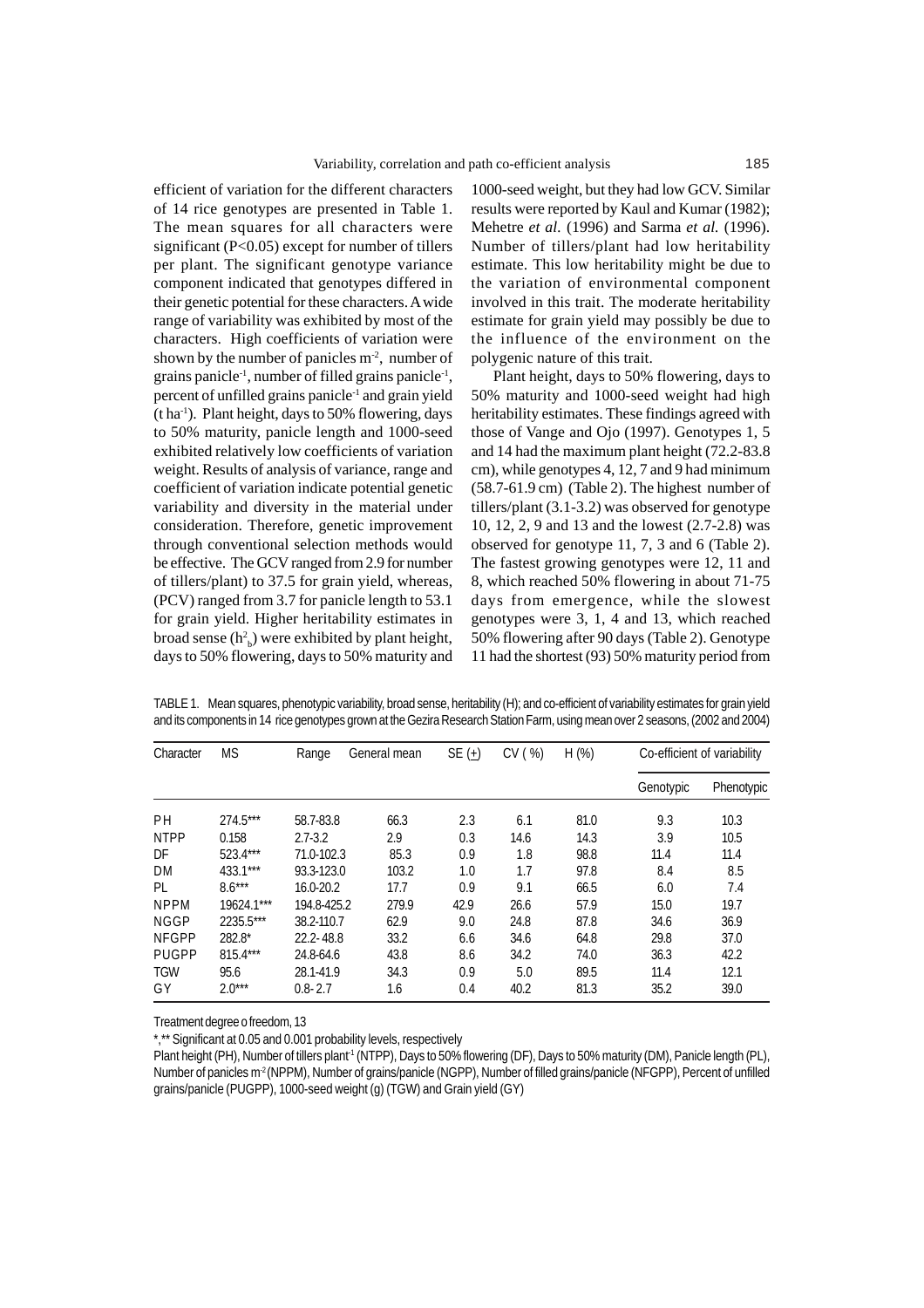| ABLE 2. Mean performance of various genoty |                                                                     |      |             |                         | bes and their statistical significance for grain yield and its components in rice (Oryza sativa Li |             |                                                                                                                                                                                                                                |       |               |             |
|--------------------------------------------|---------------------------------------------------------------------|------|-------------|-------------------------|----------------------------------------------------------------------------------------------------|-------------|--------------------------------------------------------------------------------------------------------------------------------------------------------------------------------------------------------------------------------|-------|---------------|-------------|
| 굴                                          | NTPP                                                                | DFPF | <b>DFPM</b> | $\overline{\mathsf{d}}$ | <b>MddN</b>                                                                                        | <b>NGPP</b> | <b>NFGPP</b>                                                                                                                                                                                                                   | PUGPP | <b>MS 000</b> | <b>GYPH</b> |
|                                            | 2.9a                                                                |      |             |                         |                                                                                                    |             |                                                                                                                                                                                                                                |       |               |             |
|                                            |                                                                     |      |             |                         |                                                                                                    |             |                                                                                                                                                                                                                                |       |               |             |
|                                            | $2.8a$<br>$2.9a$                                                    |      |             |                         |                                                                                                    |             | $24.8$ $25.8$ $26.8$ $27.8$ $28.8$ $29.8$ $29.8$ $29.8$ $29.8$ $29.8$ $29.8$ $29.8$ $29.8$ $29.8$ $29.8$ $29.8$ $29.8$ $29.8$ $29.8$ $29.8$ $29.8$ $29.8$ $29.8$ $29.8$ $29.8$ $29.8$ $29.8$ $29.8$ $29.8$ $29.8$ $29.8$ $29.$ |       |               |             |
|                                            |                                                                     |      |             |                         |                                                                                                    |             |                                                                                                                                                                                                                                |       |               |             |
|                                            |                                                                     |      |             |                         |                                                                                                    |             |                                                                                                                                                                                                                                |       |               |             |
|                                            | a a a a a a a a a a a<br>∞ ∞ r O r O r O r O<br>N N N M M M M M M M |      |             |                         |                                                                                                    |             |                                                                                                                                                                                                                                |       |               |             |
|                                            |                                                                     |      |             |                         |                                                                                                    |             |                                                                                                                                                                                                                                |       |               |             |
|                                            |                                                                     |      |             |                         |                                                                                                    |             |                                                                                                                                                                                                                                |       |               |             |
|                                            |                                                                     |      |             |                         |                                                                                                    |             |                                                                                                                                                                                                                                |       |               |             |
|                                            |                                                                     |      |             |                         |                                                                                                    |             |                                                                                                                                                                                                                                |       |               |             |
|                                            |                                                                     |      |             |                         |                                                                                                    |             |                                                                                                                                                                                                                                |       |               |             |
|                                            |                                                                     |      |             |                         |                                                                                                    |             |                                                                                                                                                                                                                                |       |               |             |
|                                            |                                                                     |      |             |                         |                                                                                                    |             |                                                                                                                                                                                                                                |       |               |             |
|                                            |                                                                     |      |             |                         |                                                                                                    |             |                                                                                                                                                                                                                                |       |               |             |

emergence, while genotype 3 had the longest (123) 50% maturity period (Table 2). The maximum panicle length (20.3 cm) was observed for genotype 1, while the minimum length (16.0 cm) was recorded for genotype 4 (Table 2). The highest number of panicles  $m<sup>2</sup>$  (306-426) was exhibited by genotypes 4, 1, 3 and 11, while the lowest number of panicle  $m<sup>2</sup>$  (195) were exhibited by genotype 9 (Table 2). The highest number of grains/panicle (86-111) was showed by genotypes 13, 3 and 1, while the lowest (39-50) was showed by genotypes 5, 8, 12 and 4 (Table 2). Genotypes 13, 7, 1 and 4 showed the highest number of filled grains/panicle (39-49), while the lowest (23-27) was exhibited by genotypes 12, 1 and 5 (Table 2). Highest percentage of unfilled grains panicle<sup>-1</sup> (48.9-64.6) was shown by genotypes 1, 3, 13 and 6, while the lowest (24.8- 32.8) was given by genotypes 4, 14 and 5, (Table 2). The highest 1000-seed weight (37.0-41.9) was shown by genotypes 2, 8, 10 and 11, while the lowest (28.1-31.1) was shown by genotypes 3, 1 and 12 (Table 2). Genotypes 4, 11 and 7 showed the highest seed yield ha<sup>-1</sup> (2.1-2.8); while the lowest grain yield genotypes were 12, 1, 3 and 5 (0.9-1.3), (Table 2).

Simple linear correlation coefficients among 11 pairs of characters are presented in Table 3. Grain yield was significantly negatively correlated with percent of unfilled grains panicle<sup>-1</sup>. This result confirmed earlier findings reported by Mehetre *et al.* (1996). Grain yield was negatively correlated with number of tillers plant<sup>-1</sup>, though, Mehetre (1996) reported positive correlation between grain yield and number of tillers. Number of grains/panicle was significantly positively correlated with panicle length. Days to 50% maturity was also significantly positively correlated with days to 50% flowering confirming Mehetre *et al.'s* (1996) earlier results. Presumably, the negative correlation between grain yield and number of tillers plant<sup>-1</sup>, panicle length and number of grains panicle-1 was due to the highest correlation with percent of unfilled grains panicle-1. Grain yield was negatively correlated with percent of unfilled grains panicle<sup>-1</sup>, while 1000-seed weight was significantly negatively correlated with days to 50% maturity. Days to 50% maturity was significantly positively correlated with days to 50% flowering.

ABLE 2. Mean performance of various genotypes and their statistical significance for grain vield and its components in rice (Oryza sativa L.)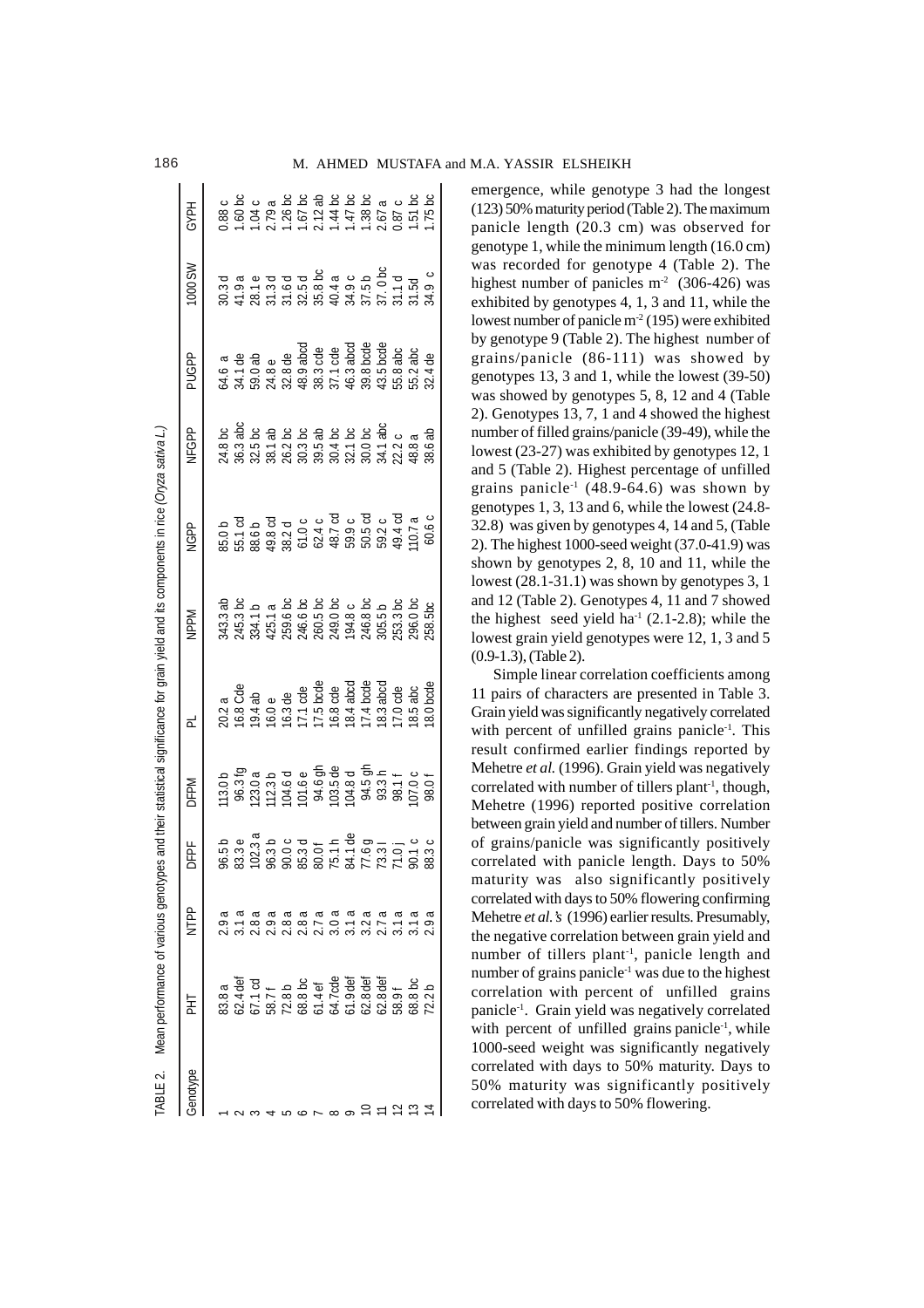|          | Χ. | $X_{2}$ | $X_{3}$ | $X_{4}$  | $X_{5}$       | $X$ <sub>6</sub>         | $X_{7}$   | $X_{\!\scriptscriptstyle\mathrm{R}}^{}$ | $X^{\circ}$ | $X_{10}$  |          |
|----------|----|---------|---------|----------|---------------|--------------------------|-----------|-----------------------------------------|-------------|-----------|----------|
| $X_{1}$  | ٠  | $-0.22$ | 0.51    | 0.36     | $0.56^*$ 0.12 |                          | 0.39      | $-0.18$                                 | 0.40        | $-0.35$   | $-0.44$  |
| $X_{2}$  |    |         | $-0.32$ | $-0.17$  | $-0.11$       | $-0.35$                  | $-0.03$   | $-0.09$                                 | 0.09        | 0.29      | $-0.45$  |
| $X_3$    |    |         |         | $0.84**$ | 0.36          | $0.58*$                  | 0.48      | 0.20                                    | 0.16        | $-0.62*$  | $-0.11$  |
| $X_{4}$  |    |         |         | ٠        | 0.39          | $0.57*$                  | 0.48      | $-0.039$                                | 0.39        | $-0.69**$ | $-0.29$  |
| $X_{5}$  |    |         |         |          | $\sim$        | 0.11                     | $0.75***$ | 0.02                                    | $0.77***$   | $-0.35$   | $-0.35$  |
| $X_6$    |    |         |         |          |               | $\overline{\phantom{a}}$ | 0.27      | 0.17                                    | 0.01        | $-0.48$   | 0.36     |
| $X_7$    |    |         |         |          |               |                          |           | 0.48                                    | $0.68**$    | $-0.42$   | $-0.21$  |
| $X_{8}$  |    |         |         |          |               |                          |           | ٠                                       | $-0.25$     | 0.13      | 0.52     |
| $X_{9}$  |    |         |         |          |               |                          |           |                                         | $\sim$      | $-0.51$   | $-0.62*$ |
| $X_{10}$ |    |         |         |          |               |                          |           |                                         |             |           | 0.27     |
| $X_{11}$ |    |         |         |          |               |                          |           |                                         |             |           |          |

TABLE 3. Simple linear correlation coefficients between 11 pairs of characters in rice using means over seasons (combined)

\*,\*\* Significant at 0.05 and 0.01 probability levels, respectively

X<sub>1</sub>: Plant height (cm) X5: Panicle length (cm) X9: Percent of unfilled grains/panicle

 $X_2$ : No of tillers plant<sup>-1</sup>;  $X_6$ : No. of panicle m<sup>-2</sup>;  $X_{10}$ : 1000-seed weight (g)

X $_{3}$ : Days to 50% flowering; X $_{7}$ : No of grains/panicle; X $_{11}$ : grain yield (t ha $^{\circ}$ )

X<sub>4</sub>: Days to 50 % maturity; X<sub>8</sub>: No of filled grains/panicle

TABLE 4. Path coefficient analysis of the direct and indirect effects of the different yield components and their simple correlation coefficients with grain yield

| <b>Characters</b> |              |             | Effect via  |             |             | Simple correlation  |
|-------------------|--------------|-------------|-------------|-------------|-------------|---------------------|
|                   | <b>NFGPP</b> | <b>NPPM</b> | <b>NGPP</b> | <b>NTPP</b> | <b>DFPM</b> | with grain yield/ha |
| <b>NFGPP</b>      | 0.86         | $-0.21$     | 0.09        | $-0.30$     | 0.33        | $0.76***$           |
| <b>NPPM</b>       | $-0.30$      | 0.60        | $-0.18$     | 0.27        | $-0.32$     | 0.09                |
| <b>NGPP</b>       | $-0.16$      | 0.24        | $-0.45$     | 0.32        | $-0.25$     | $-0.31$             |
| <b>NTPP</b>       | 0.45         | $-0.29$     | 0.25        | $-0.58$     | 0.34        | $-0.17$             |
| <b>DFPM</b>       | $-0.60$      | 0.41        | $-0.24$     | 0.43        | $-0.46$     | $-0.47$             |

NFGPP = Number of filled grains/panicle; NPPM = Number of panicles  $m^2$ ; NGPP = Number of grains/panicle; NTPP = Number of tillers plant-1

Number of filled grains panicle<sup>1</sup> had the highest (0.86) direct positive contribution to the grain yield ha<sup>-1</sup> and also had positive  $(0.32)$ indirect effect on grain yield ha<sup>-1</sup> through days to 50% maturity and number of grains panicle<sup>1</sup> (0.09), while number of filled grains per panicle had negative (-0.30) and (-0.21) indirect effect on grain yield ha<sup> $1$ </sup> through number of tillers plant<sup>1</sup> and number of panicles  $m^2$ , respectively. The high positive correlation of number of filled grains panicle<sup>-1</sup> with grain yield ha<sup>-1</sup> resulted in a positive direct effect. Many research workers reported similar findings (Luzikihupi, 1998; Prasad *et al.*

2001). The direct effect of number of panicles m-2 on grain yield/ha was the second largest (0.61). It had positive indirect effect on grain yield through number of tillers plant<sup>-1</sup> (0.28), and also had negative indirect effect on grain yield through days to 50% maturity (-0.32), number of filled grains panicle<sup>-1</sup> (-0.300) and number of grains panicle<sup>-1</sup> (-0.18). These results are in conformity with those of Gravois and Helms (1992).

The number of grains panicle<sup> $1$ </sup> had negative  $(-0.46)$  direct effect on grain yield ha<sup>-1</sup> and negative indirect effect on grain yield ha<sup>-1</sup> through days to 50% maturity (-0.25) and number of filled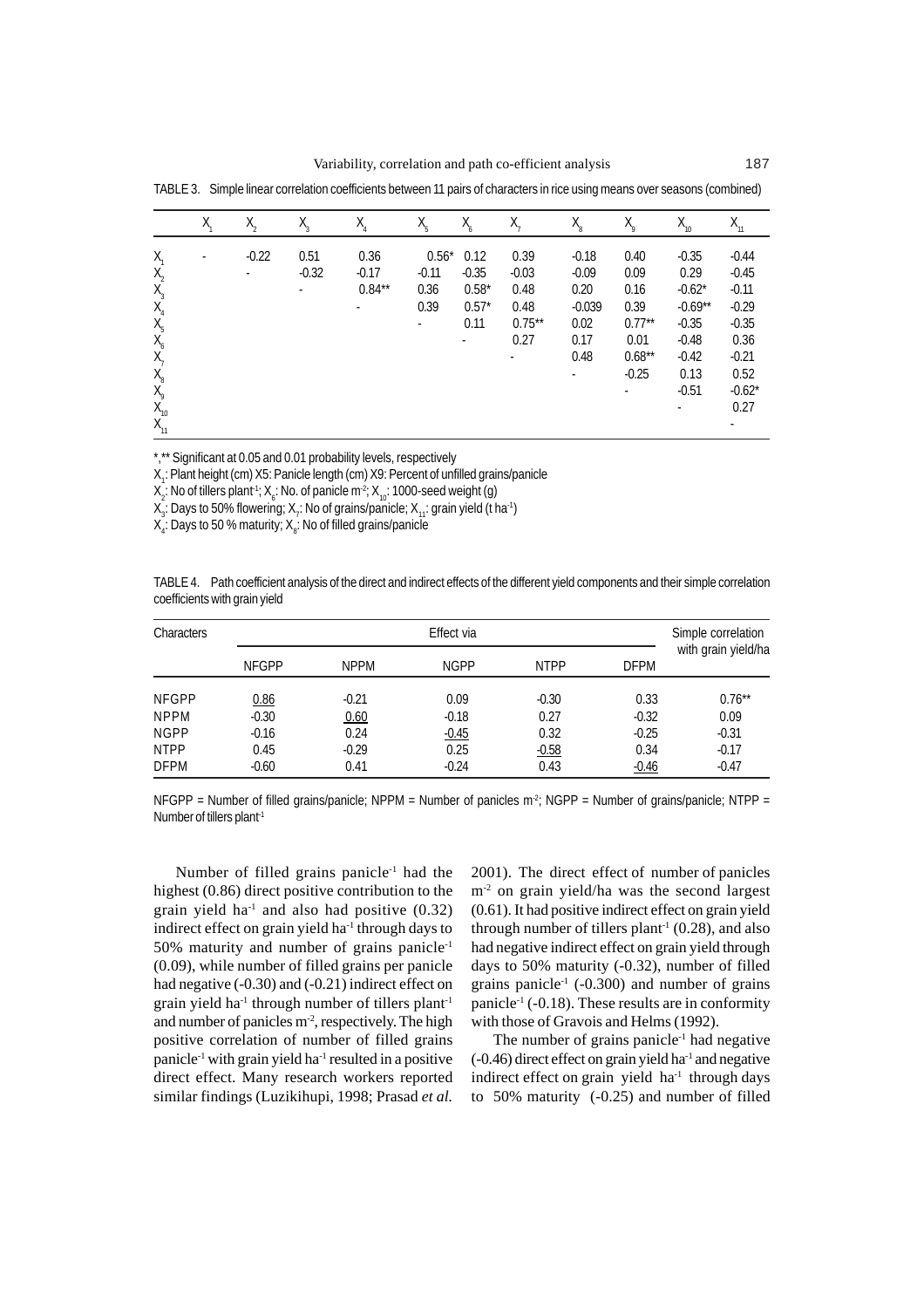grains panicle<sup> $-1$ </sup> ( $-0.17$ ) and positive indirect effect on grain yield ha<sup> $1$ </sup> through number of tillers plant- $1(0.32)$  and number of panicles m<sup>2</sup> (0.24). This result disagreed with that reported by Suarez *et al.* (1989). Number of tillers plant<sup>-1</sup> had negative  $(-0.58)$  direct effect on grain yield ha<sup>-1</sup> and a positive indirect effect on grain yield ha<sup>-1</sup> through number of filled grains panicle<sup>-1</sup> (0.45), days to 50% maturity (0.34) and number of grains panicle- $1(0.25)$ . Also it had a negative indirect effect on grain yield ha<sup>1</sup> through number of panicles  $m<sup>2</sup>$  (-0.29). This result agreed with Prasad *et al.* (2001) but disagreed with that reported by Rao *et al.* (1997). It indicates that for increasing effective tillers plant-1, other causal factors must be considered simultaneously. The days to 50% maturity had negative direct effect on grain yield  $ha^{-1}$  (-0.46) and a positive indirect effect on grain yield ha<sup>-1</sup> through number of tillers plant<sup>-1</sup> (0.43) and number of panicles  $m<sup>2</sup>$  (0.41). Also, it had negative indirect effects on grain yield ha<sup>1</sup> through number of filled grains/panicle (-0.61) and number of grains panicle<sup> $1$ </sup> (-0.24). This result disagreed with that reported by Chaudhary and Das (1998).

The present study showed that the number of filled grains panicle<sup> $1$ </sup> was the most important character that contributed directly to the grain yield. Similar results were reported by (Gravois and Helms, 1992; Luzikihupi, 1998). Number of panicle m-2 was the second important character. These characters should be considered while selecting for yield improvement in rice. Path analysis revealed that number of filled grains panicle-1 was the most important character related to grain yield, confirming the correlation results. On the other hand, the results of the path analysis disagreed with the correlation results in identifying the importance of number of panicles m<sup>-2</sup> as the second important character related to grain yield.

#### **CONCLUSIONS**

There is high variability in the 14 rice genotypes assessed for genetic, phenotypic and genotypic associations. Hence, genetic improvement of the material through conventional methods would be effective. The genotypes RPCB2B-849 (IET 1444) and WAB 181-18 give the highest grain

yield. High heritability estimates for number of grains panicle-1 predicted the transmission of this trait from parents to their progenies, suggesting greater scope for selection. Number of filled grains/panicle is the most important character for selection to improve grain yield as suggested by association analysis. While, Path coefficient analysis identifies number of filled grains/panicle and number of panicles/m2 asthe most important characters for selection to improve grain yield/ha.

#### **REFERENCES**

- Anand, G., Amirthadevarathinam, A. and Rogbell, J.E. 1998. Variability and correlations studies in rice (*Oryza sativa* L.) under cold condition. *Crop Research* 15 (1):104-107.
- Chaudhary, P.K.D. and Das, P.K. 1998. Genetic variability, correlation and path coefficient analysis in deep-water rice. *Annals of Agricultural Research* 19(2):120-124.
- Gonzales, O.M. and Ramirez, R. 1998. Genetic variability and path analysis in rice grown in saline soil. *International Rice Research Notes* 23(3):19.
- Gopalakrishnan, M. and Ganapath, S. Y. 1996. Path analysis in rice (*Oryza sativa* L.). *Crop Research (Hisar)* 11(3):327-330.
- Gravois, K.A. and Helms, K.S. 1992. Path analysis of rice yield and yield components as affected by seeding rate. *Agronomy Journal* 84:1-4.
- Hemareddy, H.B., Manjunath, A. and Shadakari, Y.G. 1994. Genetic variability for grain yield and its component in the hill zone rice (*Oryza sativa* L.) of Karnataka Himachal. *Journal of Agricultural Research* 20: 75 -77 .
- Kaul, M.L.H. and Kumar, V. 1982. Variability in rice. *Genetica Agraria* 36: 257-268.
- Luzikihupi, A. 1998. Interrelationship between yield and some selected agronomic characters in rice. *Africa Crop Science Journal* 6(3): 323- 328.
- Mehetre, S.S., Mahajan, C.R., Patil, P.A. and Dhumal, P.M. 1996. Variability, heritability, correlation, path analysis and genetic divergence studies in  $\text{M}_2$  generation of gamairradiated upland rice. *International Rice Research Notes* 21(3):56-58.